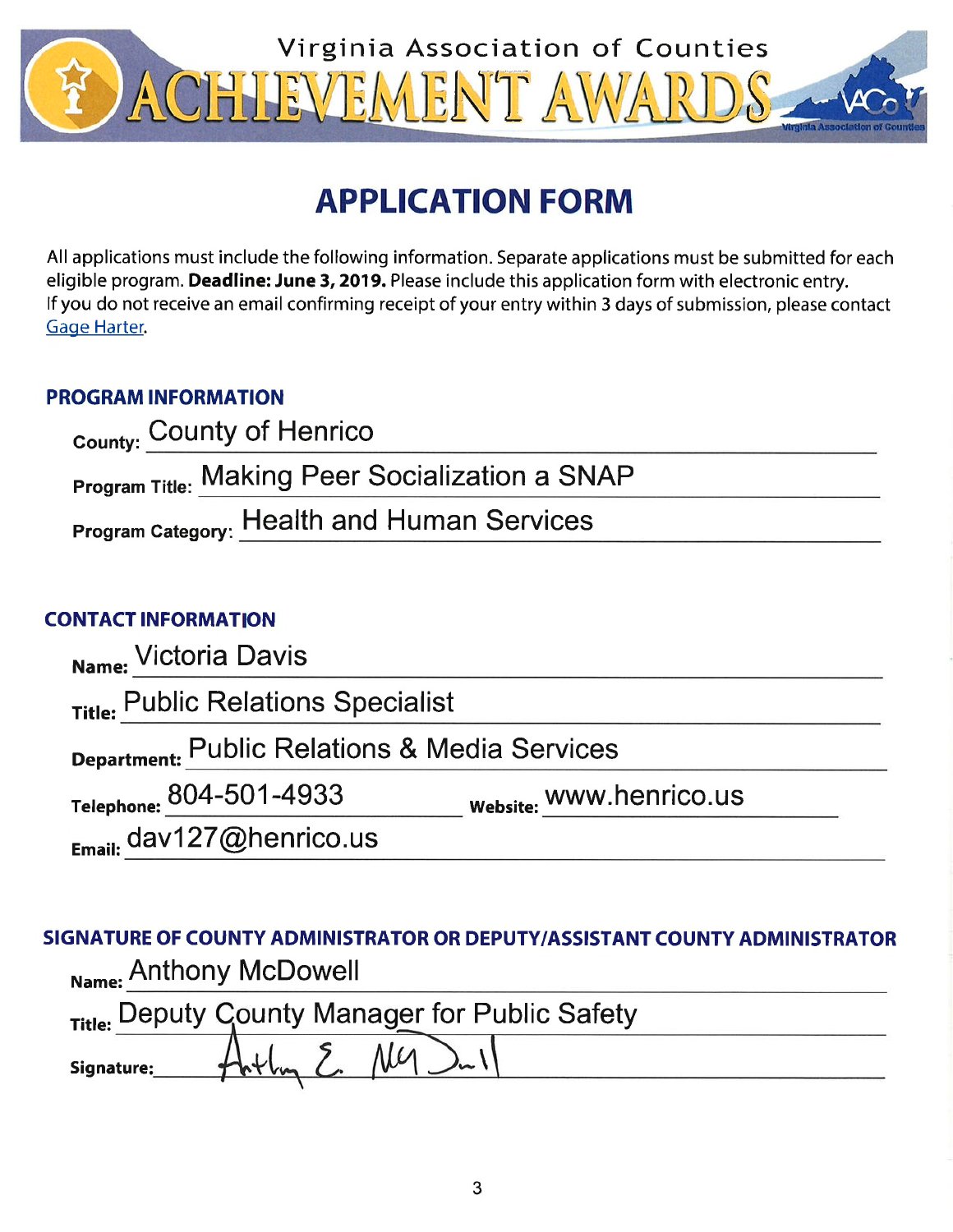#### **Program Overview**

In 2017, Henrico County Public Schools launched a summer program called "SNAPS," an acronym for "Students Navigating Appropriate Peer Socialization." SNAPS is geared towards students with high-functioning autism who struggle with everyday social skills. The classroom staff consists of a trained autism teacher, instructional assistant and a speech pathologist. They practice social skills in the classroom and during real-world opportunities with age-appropriate peers. Support from general education peers is also a part of each classroom, as peers serve as role models and buddies for each identified participant. Purposeful social skills are taught on Mondays within the school setting. Students go into the community Tuesday through Thursday to apply these skills in everyday life. The class visits local parks and recreation centers, community shopping centers, local eateries and nursing facilities each week. Outcomes are based on individual student data about goals and objectives pertaining to social skills in each Individualized Education Program.

#### **Problem/Challenge/Situation Faced by Locality**

The idea for SNAPS began with a series of discussions among various stakeholders, including parents and teachers. Besides participation in various isolated activities during the summer, there was no organized program to support maintenance of learned social skills. Henrico Schools has found that, while many mainstreamed students may be able to access the curriculum, they can still struggle when socializing appropriately with peers. Since students with high-functioning autism have pragmatic social needs, a speech pathologist is embedded in the program to collaborate and support these skills.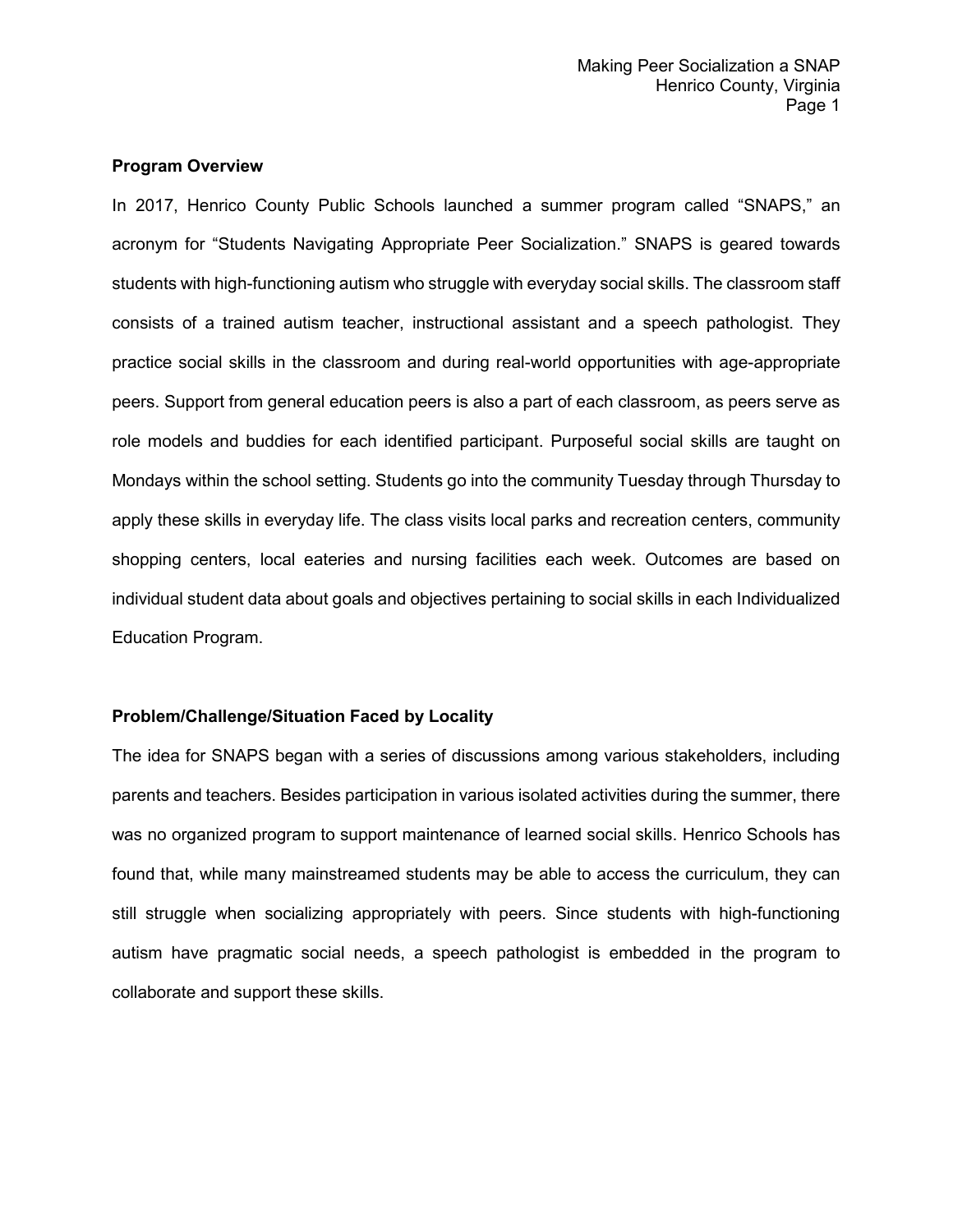#### **How Program Fulfilled Awards Criteria**

The SNAPS program is an innovative way to offer previously unavailable services to students with disabilities in grades K-12. This summer program has enabled these high-functioning students to maintain their social skills and continue to maintain the high scholastic standards to earn a standard diploma.

#### **How Program Was Carried Out**

The program's objectives are for students to: maintain appropriate peer social skills as outlined in individual IEP goals; practice social skills in the classroom and in real-world opportunities with age-appropriate peers; and demonstrate the ability to use socially accepted language to make requests, identify needs and participate in group activities.

Development and Implementation Time Frame:

- A team of exceptional education staff members, including autism coordinators, a speech pathologist and exceptional education teachers, began planning during the 2016-17 school year. The team met monthly to plan and organize all aspects of the program.
- The team first identified a profile of the students the program would target.
- The next step was to outline overall weekly social goals for students, to be taught across the classroom settings.
- The team identified community partners and scheduled summer visits with appropriate social activities.
- A series of activities related to the individual social skills was developed, maintained, and made available to each SNAP teacher.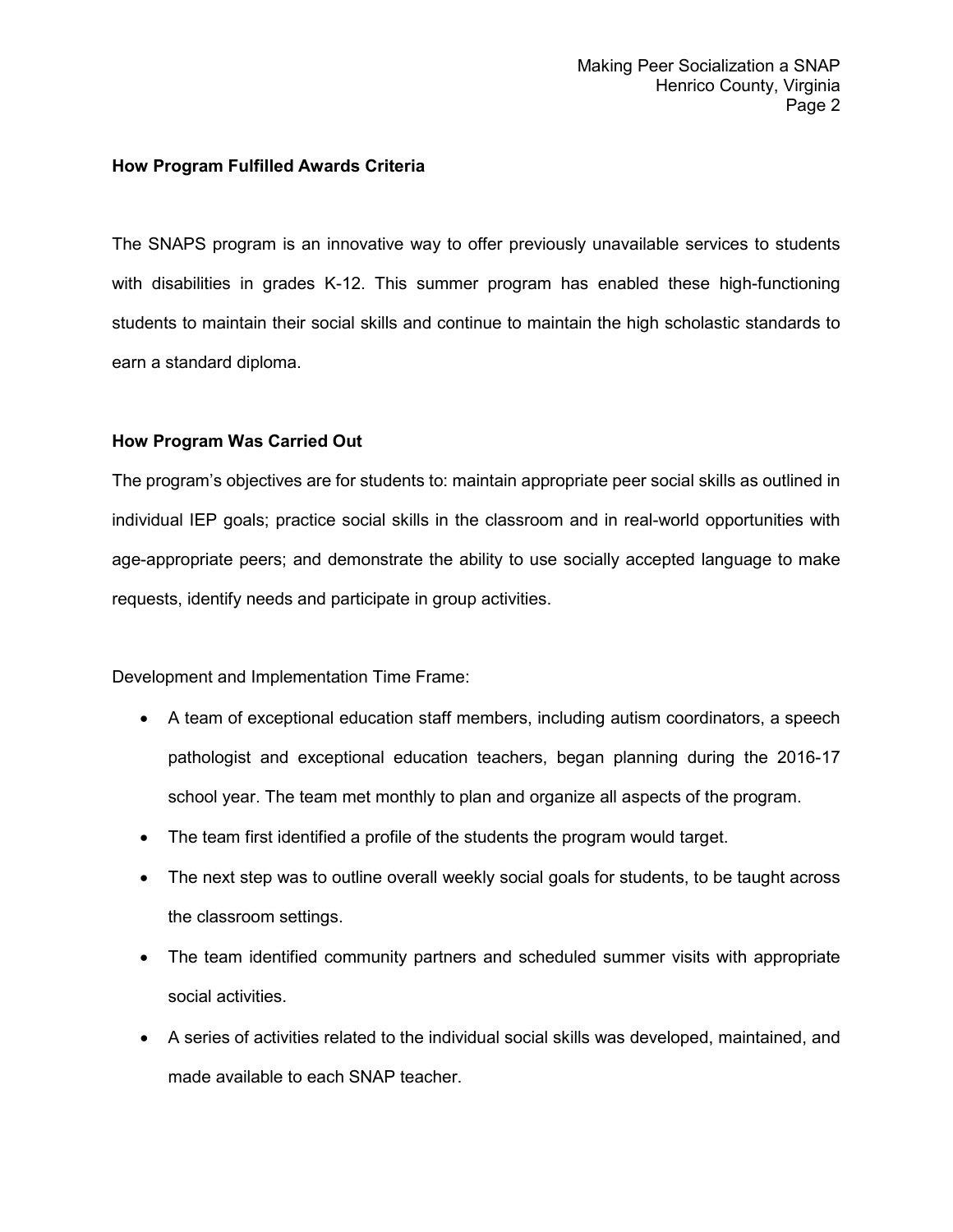- Applications for student volunteer buddies was developed and distributed to local schools.
- The identified classroom teachers and assistants received training, which included classroom objectives, data maintenance and use of peers.
- Identified peer helpers received training to outline the roles and responsibilities of these students in the classroom and the community.

#### Clientele:

- The SNAPS program targets students across the school division with high-functioning autism who require additional support with social skills. Department chairs and case managers are informed of the program and the profile of students who would be possible candidates. HCPS shares information about SNAPS with families through the IEP process. Sites for SNAPS are chosen based on centrally located schools selected for the school division's Summer Academy. Summer Academy is a program that gives elementary, middle and high school students an opportunity for summer enrichment, credit-recovery, and remediation. The SNAPS program is currently at one elementary school, one middle school and one high school.
- The SNAPS program also offers community volunteer hours for general education peers who volunteer their time. The volunteers are also recruited from schools and programs throughout the division.

#### Contributions of Other Partners:

The SNAPS program participates in weekly community outings Tuesday through Thursday. These outings are planned and organized by Henrico Schools staff and the community liaison. Henrico County Recreation and Parks staff members develop various lessons around the social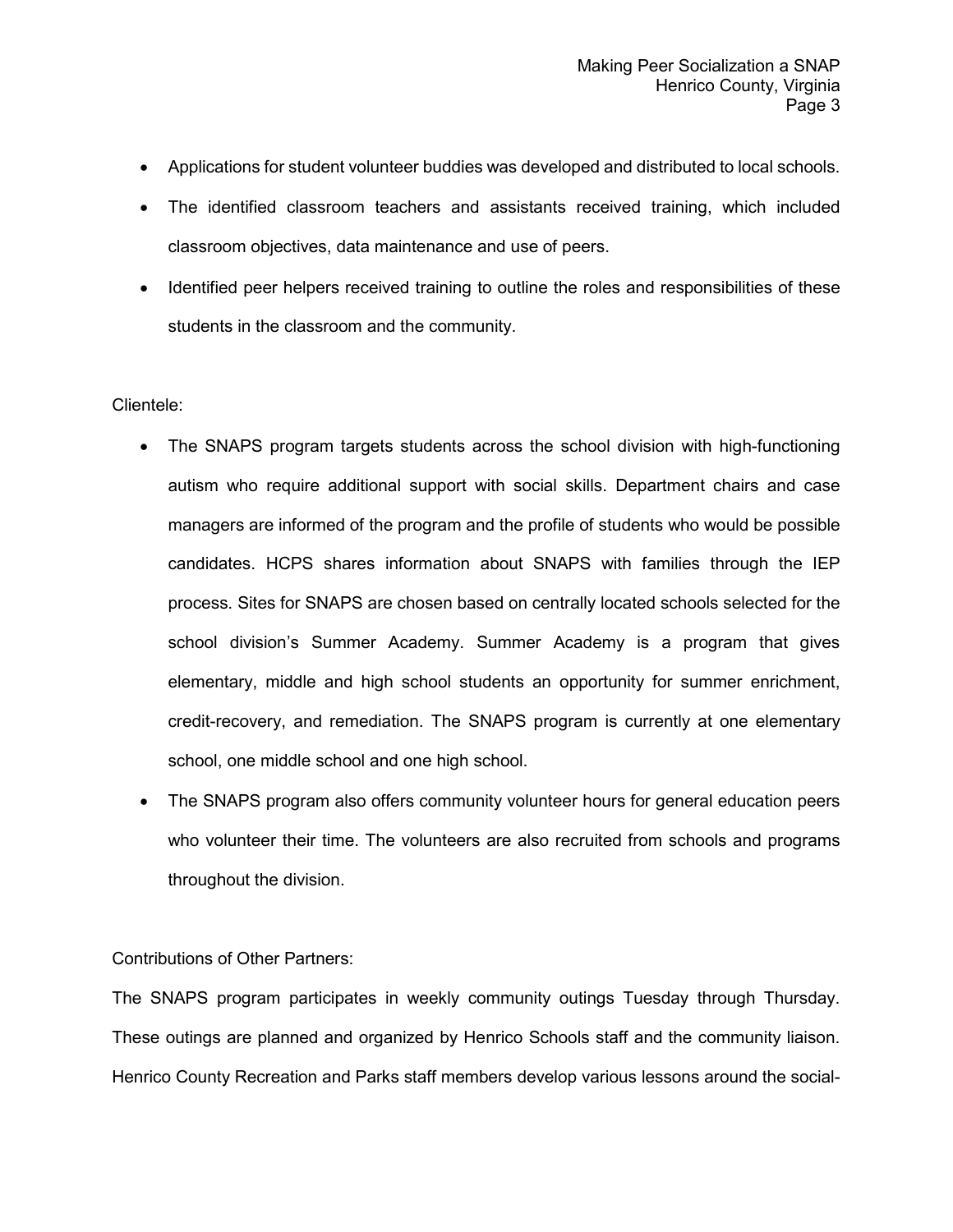skills objectives to help students maintain these skills. Area nursing homes have opened their doors for weekly visits to encourage residents and HCPS students in building relationships.

Henrico Schools' Department of Pupil Transportation worked closely with the planning committee to develop consistent transportation plans for weekly community trips.

Drama students in the Center for the Arts at Henrico High School developed videos about social skills for help in training opportunities.

#### **Financing and Staffing**

The program has no additional costs or staffing. Students qualify for these services as part of their extended-school-year services. All trips are provided through HCPS' transportation department and are free. Program peer buddies are volunteers and receive volunteer hours toward their diploma status.

#### **Program Results**

The SNAPS program supports students who qualify for additional support with social skills through their IEP for extended-school-year purposes. It helps the students that participate to maintain skills they have learned through the school year.

The results of the program may be best seen in case studies of individual students.

Student No. 1: A male fourth-grade student started in the program during its initial year. Entering the program, he had a social-skills goal stating that he would communicate information clearly by speaking and/or writing to fit an identified situation. He ended the 2016-17 school year with this skill at an emerging level, and data collected that year by the special education teacher and case manager through the classroom's internal system indicated that he required an average of four to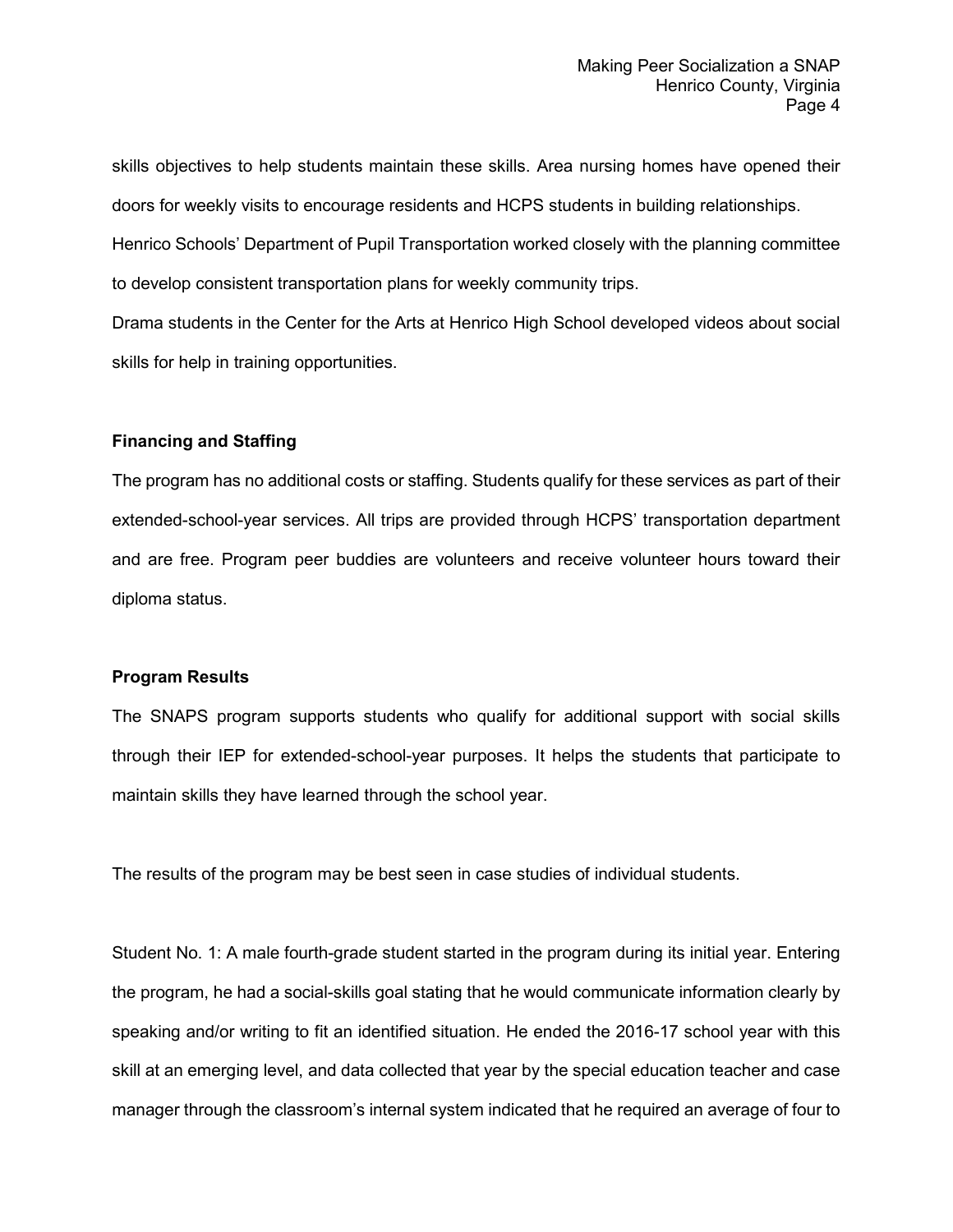five journal entries to show success with his goal. After the first marking period of the 2018-19 school year, data indicated that he had mastered this goal.

Student No. 2: A 10th-grade student identified with autism, health impairment and a speech language impairment participated in the program during the summer of 2017. He had a social goal stating that he would make comments and ask questions in order to participate in conversations on preferred and non-preferred topics with peers and adults.. After the first marking period of the 2018-19 school year, data indicated that he could independently ask questions and maintain a conversation when discussing a topic of his choice. He would maintain appropriate eye contact with limited reminders on volume and rate of speech. He was maintaining the topic of non-preferred topics when provided only two or three prompts.

Student No.3: A fourth-grade student participated in the program during the summer of 2018. His social goal was to speak with an appropriate voice level with 80 percent accuracy in given social situations. At the end of the 2017-18 school year, his data showed that with 87 percent accuracy, he was able to maintain this success in voice level throughout the first marking period of the 2018- 19 school year.

Student Volunteers: During the past two summers the program has received 40 student volunteers. Of these, 14 have participated both summers and two have adapted this opportunity to create an internship for their high school specialty program. The two students chose to volunteer for the entire summer, beyond the requirements of their internship, and created final projects to use with students in the program, based on appropriate social skills.